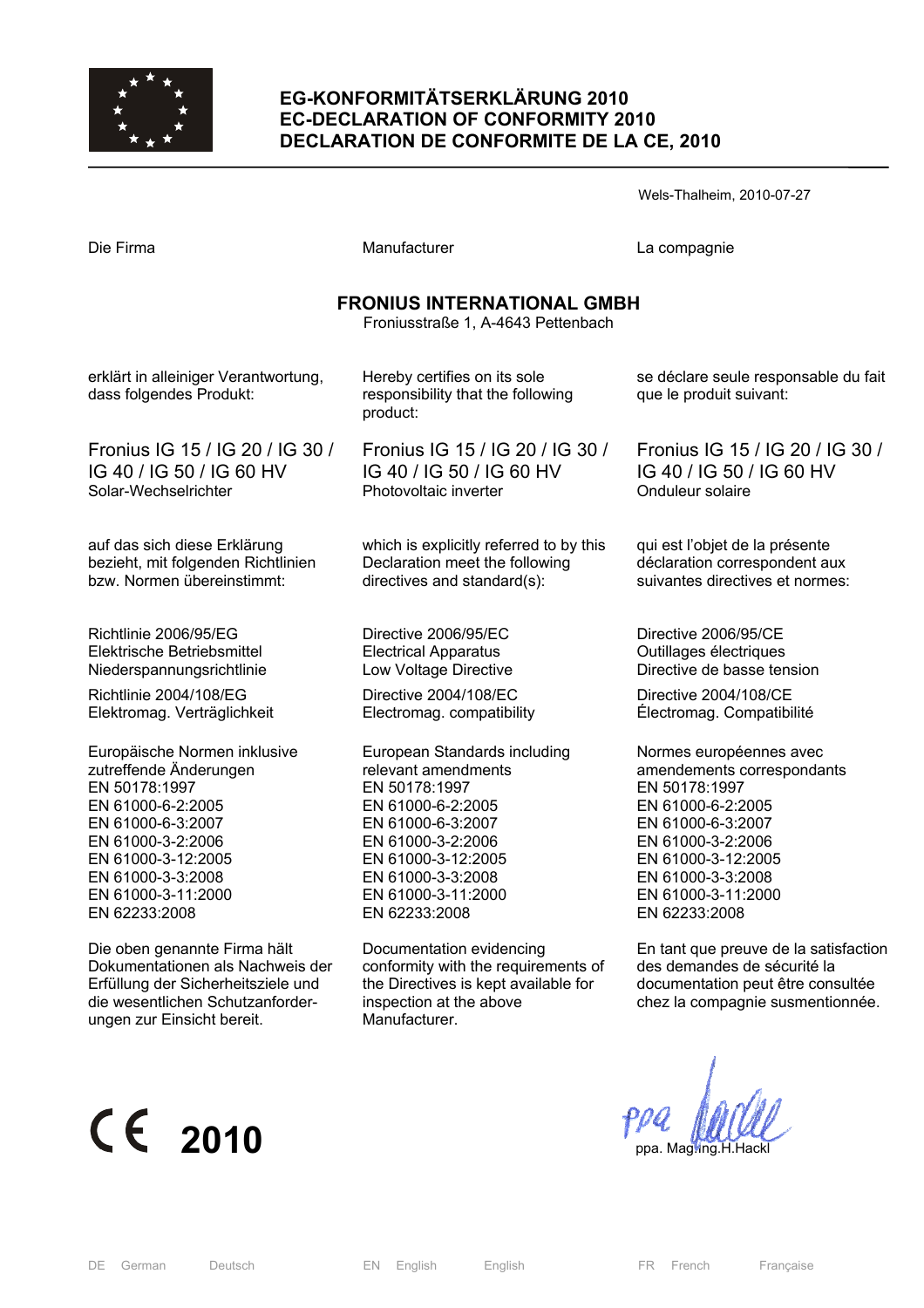

### **EC-DECLARATION OF CONFORMITY 2010 DECLARATION DE CONFORMITE DE LA CE, 2010 DECLARACIÓN DE CONFORMIDAD UE, 2010**

| Wels-Thalheim, 2010-07-27 |  |
|---------------------------|--|
|---------------------------|--|

| Costruttore                                                                                                                                                        | La empresa                                                                                                                                                                                                        |  |  |  |  |
|--------------------------------------------------------------------------------------------------------------------------------------------------------------------|-------------------------------------------------------------------------------------------------------------------------------------------------------------------------------------------------------------------|--|--|--|--|
| <b>FRONIUS INTERNATIONAL GMBH</b><br>Froniusstraße 1, A-4643 Pettenbach                                                                                            |                                                                                                                                                                                                                   |  |  |  |  |
| Con la presente certifica dichiara<br>la sua esclusiva responsabilità<br>che il seguente prodotto:                                                                 | declara bajo su exclusiva<br>responsabilidad que el siguiente<br>producto:                                                                                                                                        |  |  |  |  |
| Fronius IG 15 / IG 20 / IG 30 /<br>IG 40 / IG 50 / IG 60 HV<br>Inverter solare                                                                                     | Fronius IG 15 / IG 20 / IG 30<br>IG 40 / IG 50 / IG 60 HV<br>Inversor solar                                                                                                                                       |  |  |  |  |
| al quale è esplicitamente riferita<br>questa dichiarazione, è conforme<br>alle seguente direttive e agli<br>seguenti standard:                                     | al que se refiere la presente<br>declaración está conforme con las<br>siguientes directivas y normas:                                                                                                             |  |  |  |  |
| Direttiva 2006/95/CE<br>Materiale elettrico<br>Direttiva Bassa tensione                                                                                            | Directiva 2006/95/CE<br>Material eléctrico<br>Directiva de baja tensión                                                                                                                                           |  |  |  |  |
| Direttiva 2004/108/CE<br>Compatibilità elettromagnetica                                                                                                            | Directiva 2004/108/CE<br>Compatibilidad electromagnética                                                                                                                                                          |  |  |  |  |
| Norme europee e rispettive<br>modifiche<br>EN 50178:1997<br>EN 61000-6-2:2005<br>EN 61000-6-3:2007<br>EN 61000-3-2:2006<br>EN 61000-3-12:2005<br>EN 61000-3-3:2008 | Normas europeas incluidas las<br>modificaciones correspondientes<br>EN 50178:1997<br>EN 61000-6-2:2005<br>EN 61000-6-3:2007<br>EN 61000-3-2:2006<br>EN 61000-3-12:2005<br>EN 61000-3-3:2008<br>EN 61000-3-11:2000 |  |  |  |  |
|                                                                                                                                                                    | EN 61000-3-11:2000                                                                                                                                                                                                |  |  |  |  |

Documentation evidencing conformity with the requirements of the Directives is kept available for inspection at the above Manufacturer.

La documentazione attestante la conformità alle richieste delle direttive sarà tenuta a disposizione per ispezioni presso il sopracitato costruttore.

EN 62233:2008

EN 61000-3-11:2000 EN 62233:2008

La empresa mencionada anteriormente tiene a disposición para inspección los documentos que confirman el cumplimiento de los objetivos de seguridad y los requisitos de protección esenciales.

# $\epsilon$  2010  $\epsilon$   $\epsilon$  2010

EN 62233:2008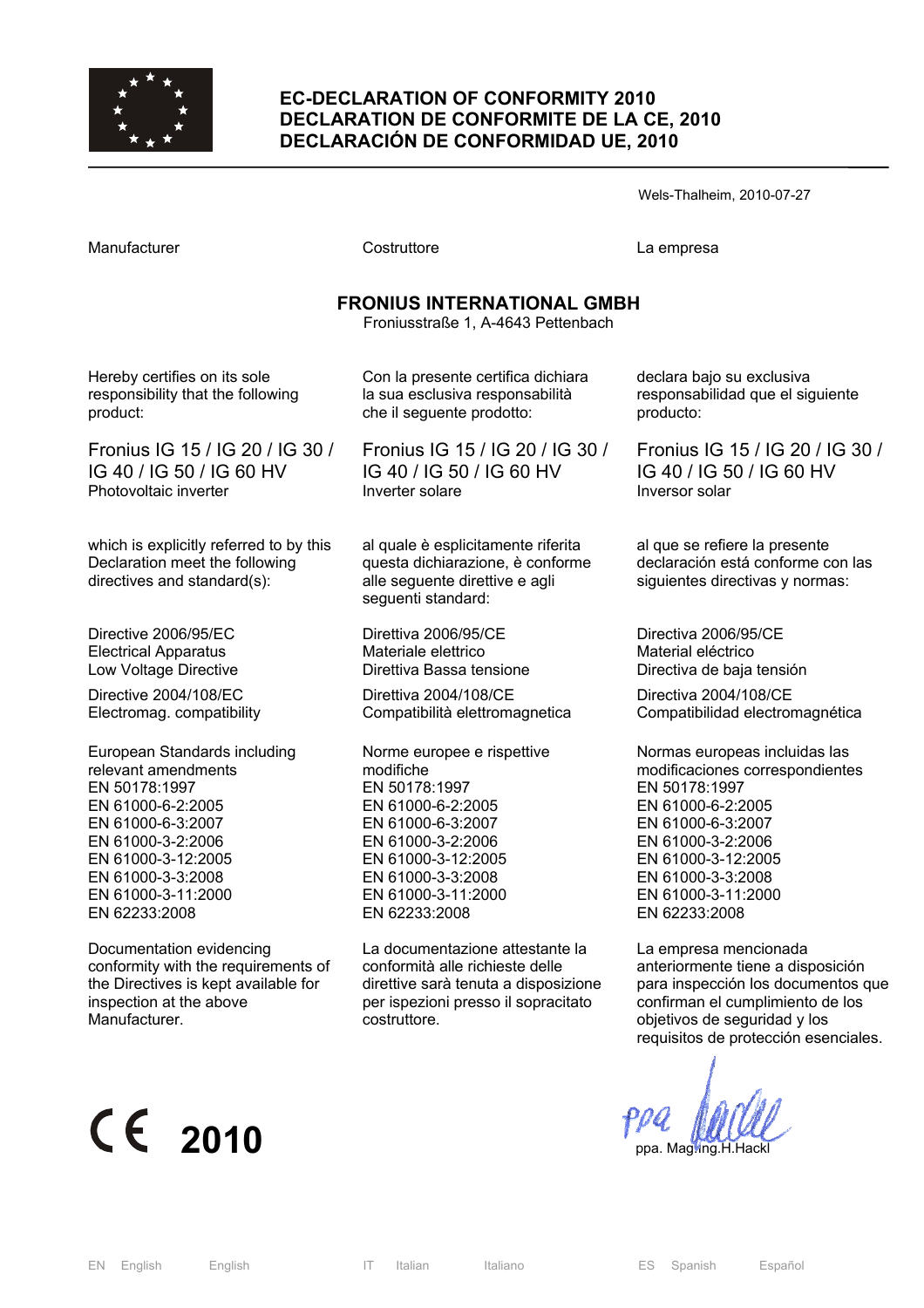

#### **EF-OVERENSSTEMMELSESERKLÆRING 2010 EG-CONFORMITEITSVERKLARING 2010 DECLARAÇÃO DE CONFORMIDADE CE, 2010**

Virksomheden **De firma** De firma A empresa **FRONIUS INTERNATIONAL GMBH**  Froniusstraße 1, A-4643 Pettenbach Hermed erklærer vi, at følgende Direktiv 2004/108/EF verklaart in enige verantwoordelijkheid, dat het volgende product: Fronius IG 15 / IG 20 / IG 30 / IG 40 / IG 50 / IG 60 HV Solar-inverter waarop deze verklaring betrekking heeft, met volgende richtlijnen resp. normen overeenstemt: Richtlijn 2006/95/EG Elektrische productimiddelen Laagspanningsrichtlijn Richtlijn 2004/108/EG Elektromag. Verdraagzaamheid Europese normen incl. bijbehorende wijzigingsbladen EN 50178:1997 EN 61000-6-2:2005 EN 61000-6-3:2007 EN 61000-3-2:2006 EN 61000-3-12:2005 EN 61000-3-3:2008 EN 61000-3-11:2000 EN 62233:2008 De hierboven genoemde firma houdt documentatie als bewijs voor de vervulling van de veiligheidsdoelen na qualidade de único responsável, declara que o seguinte produto: Fronius IG 15 / IG 20 / IG 30 / IG 40 / IG 50 / IG 60 HV Conversor solar que diz respeito à presente declaração, cumpre as seguintes directivas e normas: Directiva 2006/95/CE Equipamento eléctrico Directiva de baixa tensão Directiva 2004/108/CE Compatibilidade electromagnética Normas Europeias incluindo emendas aplicáveis EN 50178:1997 EN 61000-6-2:2005 EN 61000-6-3:2007 EN 61000-3-2:2006 EN 61000-3-12:2005 EN 61000-3-3:2008 EN 61000-3-11:2000 EN 62233:2008 A empresa acima mencionada mantém a documentação para

# $\epsilon$  2010  $\epsilon$   $\epsilon$  2010

inzage gereed.

en de essentiële veiligheidseisen ter

produkt:

Fronius IG 15 / IG 20 / IG 30 / IG 40 / IG 50 / IG 60 HV Solcellevekselretter

som denne erklæring vedrører, stemmer overens med følgende direktiver og standarder:

Direktiv 2006/95/EF Elektrisk materiel Lavspændingsdirektivet

Elektromagnetisk kompatibilitett

Europæiske standarder inklusive relevante ændringer EN 50178:1997 EN 61000-6-2:2005 EN 61000-6-3:2007 EN 61000-3-2:2006 EN 61000-3-12:2005 EN 61000-3-3:2008 EN 61000-3-11:2000 EN 62233:2008

Ovennævnte virksomhed opbevarer dokumentation som bevis for opfyldelsen af sikkerhedsmålene og de grundlæggende beskyttelseskrav, således at det er muligt at få indsigt i denne dokumentation.

consulta disponível, a título de comprovação do cumprimento dos objectivos de segurança e dos requisitos de segurança essenciais.

Wels-Thalheim, 2010-07-27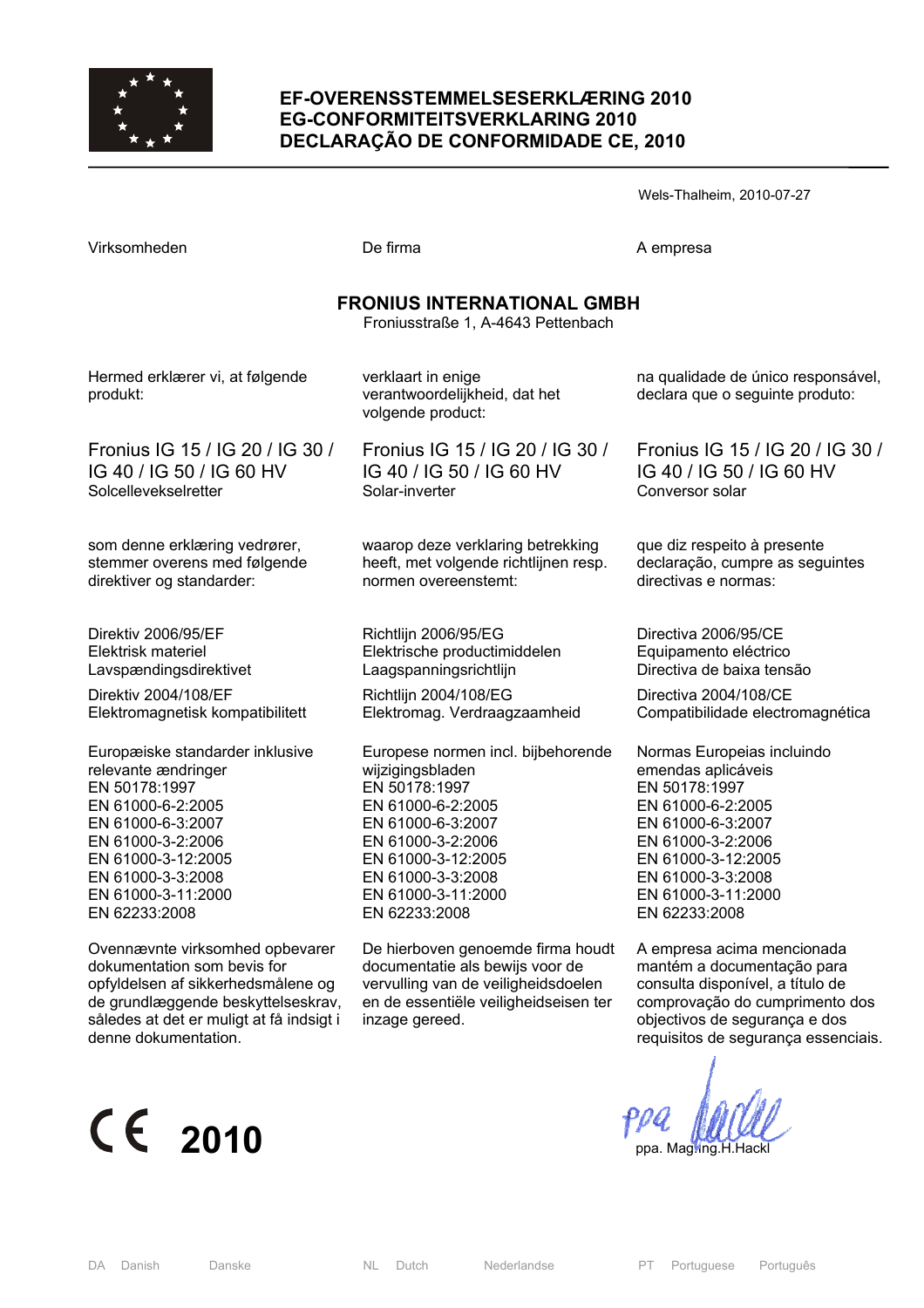

## **EK-MEGFELELŐSÉGI NYILATKOZAT 2010 PREHLÁSENIE O ZHODE CE 2010 PROHLÁŠENÍ O SHODĚ EU Z ROKU 2010**

Wels-Thalheim, 2010-07-27

| A vállalat                                                                                                                                                                     | Výrobca                                                                                                                                                      | Společnost                                                                                                                                   |  |  |
|--------------------------------------------------------------------------------------------------------------------------------------------------------------------------------|--------------------------------------------------------------------------------------------------------------------------------------------------------------|----------------------------------------------------------------------------------------------------------------------------------------------|--|--|
| <b>FRONIUS INTERNATIONAL GMBH</b><br>Froniusstraße 1, A-4643 Pettenbach                                                                                                        |                                                                                                                                                              |                                                                                                                                              |  |  |
| a saját kizárólagos felelősségére                                                                                                                                              | prehlasuje na vlastnú                                                                                                                                        | prohlašuje s výhradní                                                                                                                        |  |  |
| nyilatkozza, hogy a következő                                                                                                                                                  | zodpovednosť, že následujúcí                                                                                                                                 | zodpovědností, že následující                                                                                                                |  |  |
| termék:                                                                                                                                                                        | výrobok:                                                                                                                                                     | výrobek:                                                                                                                                     |  |  |
| Fronius IG 15 / IG 20 / IG 30 /                                                                                                                                                | Fronius IG 15 / IG 20 / IG 30 /                                                                                                                              | Fronius IG 15 / IG 20 / IG 30 /                                                                                                              |  |  |
| IG 40 / IG 50 / IG 60 HV                                                                                                                                                       | IG 40 / IG 50 / IG 60 HV                                                                                                                                     | IG 40 / IG 50 / IG 60 HV                                                                                                                     |  |  |
| Szolár inverter                                                                                                                                                                | Fotovoltaický invertor                                                                                                                                       | Solární střídač                                                                                                                              |  |  |
| a saját kizárólagos felelősségére                                                                                                                                              | na ktorý sa toto prehlasenie o shode                                                                                                                         | na který se toto prohlášení vztahuje,                                                                                                        |  |  |
| nyilatkozza, hogy a következő                                                                                                                                                  | vzťahuje, zodpovedá následujúcím                                                                                                                             | odpovídá následujícím směrnicím,                                                                                                             |  |  |
| termék:                                                                                                                                                                        | predpisom a normam:                                                                                                                                          | resp. normám:                                                                                                                                |  |  |
| 2006/95/EK irányelv                                                                                                                                                            | Smernica 2006/95/ES                                                                                                                                          | Směrnice 2006/95/ES                                                                                                                          |  |  |
| Kisfeszültségre vonatkozó                                                                                                                                                      | pre elektrické                                                                                                                                               | Elektrická zařízení                                                                                                                          |  |  |
| irányelvek                                                                                                                                                                     | zariadenie nízkého napätia                                                                                                                                   | Směrnice pro nízké napětí                                                                                                                    |  |  |
| 2004/108/EK irányelv                                                                                                                                                           | Smernica 2004/108/ES                                                                                                                                         | Směrnice 2004/108/ES                                                                                                                         |  |  |
| Elektromágneses összeférhetőség                                                                                                                                                | o elektromagnetickej kompatibilite                                                                                                                           | Elektromagnetické kompatibility                                                                                                              |  |  |
| az európai szabványoknak,                                                                                                                                                      | Európske normy vrátane príslušných                                                                                                                           | Evropské normy včetně případných                                                                                                             |  |  |
| beleértve a változtatásokat is                                                                                                                                                 | zmien                                                                                                                                                        | změn                                                                                                                                         |  |  |
| EN 50178:1997                                                                                                                                                                  | EN 50178:1997                                                                                                                                                | EN 50178:1997                                                                                                                                |  |  |
| EN 61000-6-2:2005                                                                                                                                                              | EN 61000-6-2:2005                                                                                                                                            | EN 61000-6-2:2005                                                                                                                            |  |  |
| EN 61000-6-3:2007                                                                                                                                                              | EN 61000-6-3:2007                                                                                                                                            | EN 61000-6-3:2007                                                                                                                            |  |  |
| EN 61000-3-2:2006                                                                                                                                                              | EN 61000-3-2:2006                                                                                                                                            | EN 61000-3-2:2006                                                                                                                            |  |  |
| EN 61000-3-12:2005                                                                                                                                                             | EN 61000-3-12:2005                                                                                                                                           | EN 61000-3-12:2005                                                                                                                           |  |  |
| EN 61000-3-3:2008                                                                                                                                                              | EN 61000-3-3:2008                                                                                                                                            | EN 61000-3-3:2008                                                                                                                            |  |  |
| EN 61000-3-11:2000                                                                                                                                                             | EN 61000-3-11:2000                                                                                                                                           | EN 61000-3-11:2000                                                                                                                           |  |  |
| EN 62233:2008                                                                                                                                                                  | EN 62233:2008                                                                                                                                                | EN 62233:2008                                                                                                                                |  |  |
| A fent említett vállalat a<br>dokumentációkat betekintés céljára<br>készenlétben tartja, a biztonsági<br>célkitűzések teljesítésének és a<br>lényeges biztonsági követelmények | Výššie uvedená firma udržuje<br>technickú dokumentáciu ako dókaz<br>naplňovánia bezpečnostných a<br>ochranných požiadaviek a je<br>pripravená predložit ju k | Výše uvedená společnost uchovává<br>dokumentaci k nahlédnutí jako<br>důkaz splnění bezpečnostních cílů a<br>podstatných ochranných opatření. |  |  |



teljesítésének a bizonyítására.

nahliadnutiu.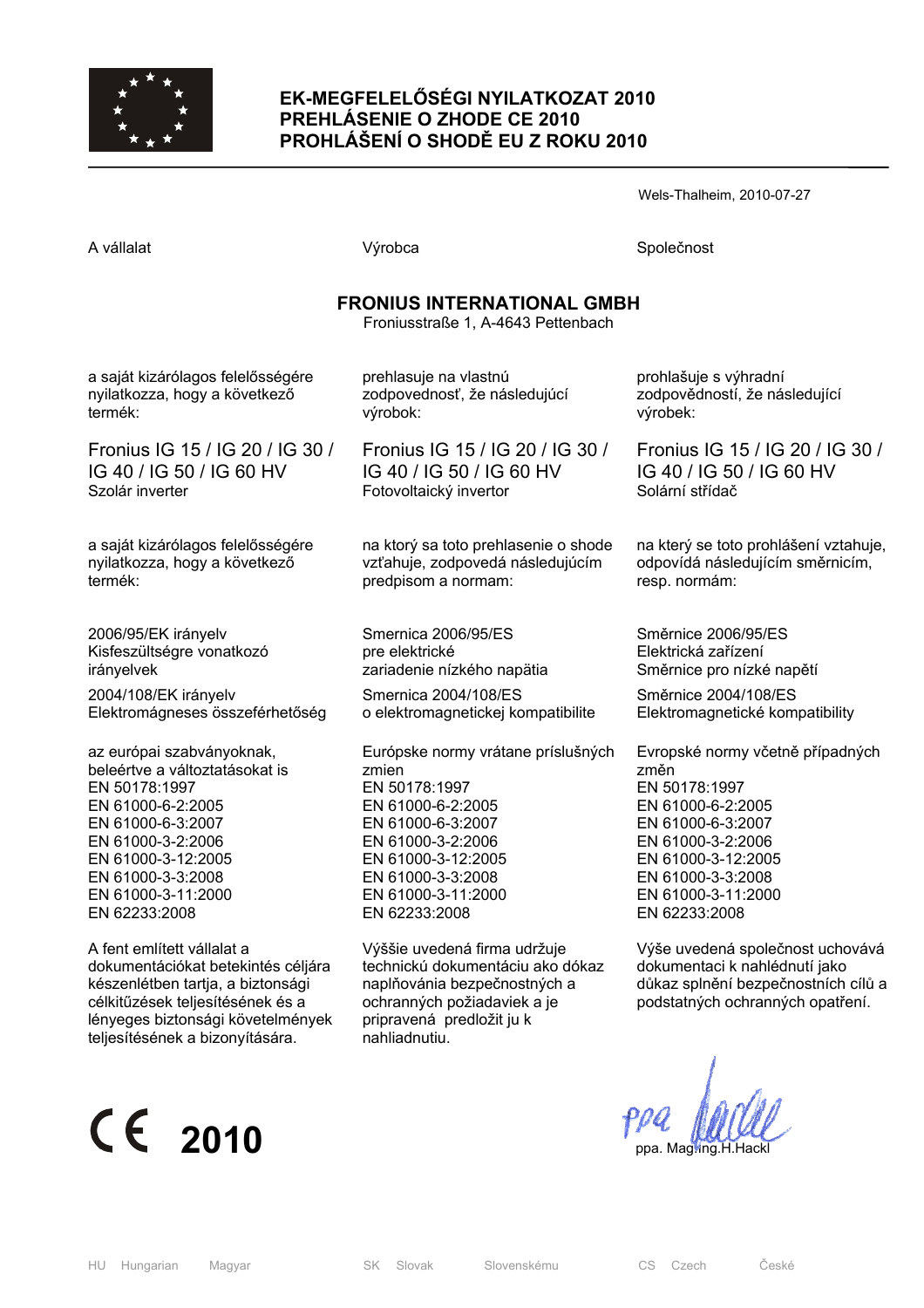

## **EU-KONFORMITÄTSERKLÄRUNG 2010 AT UYGUNLUK BEYANI 2010 DEKLARACJA ZGODNOŚCI WE 2010**

|                                                                                                  |                                                                                            | Wels-Thalheim, 2010-07-27                                                                               |  |  |
|--------------------------------------------------------------------------------------------------|--------------------------------------------------------------------------------------------|---------------------------------------------------------------------------------------------------------|--|--|
| Die Firma                                                                                        | Üretici firma                                                                              | Firma                                                                                                   |  |  |
| <b>FRONIUS INTERNATIONAL GMBH</b><br>Froniusstraße 1, A-4643 Pettenbach                          |                                                                                            |                                                                                                         |  |  |
| erklärt in alleiniger Verantwortung,<br>dass folgendes Produkt:                                  | işbu belgede aşağıdaki ürünün<br>kendi sorumluluğunda olduğunu<br>onaylar:                 | oświadcza na własną<br>odpowiedzialność, że następujący<br>produkt:                                     |  |  |
| Fronius IG 15 / IG 20 / IG 30 /                                                                  | Fronius IG 15 / IG 20 / IG 30 /                                                            | Fronius IG 15 / IG 20 / IG 30 /                                                                         |  |  |
| IG 40 / IG 50 / IG 60 HV                                                                         | IG 40 / IG 50 / IG 60 HV                                                                   | IG 40 / IG 50 / IG 60 HV                                                                                |  |  |
| Solar-Wechselrichter                                                                             | Solar inverter                                                                             | Falownik solarny                                                                                        |  |  |
| auf das sich diese Erklärung<br>bezieht, mit folgenden Richtlinien<br>bzw. Normen übereinstimmt: | bu beyan ile ilişkili olarak, aşağıdaki<br>yönetmelikleri veya normları yerine<br>getirir: | do którego odnosi się niniejsza<br>deklaracja, jest zgodny z<br>następującymi dyrektywami i<br>normami: |  |  |
| Richtlinie 2006/95/EG                                                                            | 2006/95/EC sayılı yönetmelik                                                               | Dyrektywa 2006/95/WE                                                                                    |  |  |
| Elektrische Betriebsmittel                                                                       | elektrikli ekipman                                                                         | Sprzęt elektryczny –                                                                                    |  |  |
| Niederspannungsrichtlinie                                                                        | Alçak gerilim yönetmeliği                                                                  | Dyrektywa niskonapięciowa                                                                               |  |  |
| Richtlinie 2004/108/EG                                                                           | 2004/108/EC sayılı yönetmelik                                                              | Dyrektywa 2004/108/WE                                                                                   |  |  |
| Elektromag. Verträglichkeit                                                                      | Elektromanyetik Uyumluluk                                                                  | Kompatybilność elektromagnetyczna                                                                       |  |  |
| Europäische Normen inklusive                                                                     | İlgili değişiklikleri içeren Avrupa                                                        | Normy europejskie łącznie z                                                                             |  |  |
| zutreffende Änderungen                                                                           | normları                                                                                   | odpowiednimi zmianami                                                                                   |  |  |
| EN 50178:1997                                                                                    | EN 50178:1997                                                                              | EN 50178:1997                                                                                           |  |  |
| EN 61000-6-2:2005                                                                                | EN 61000-6-2:2005                                                                          | EN 61000-6-2:2005                                                                                       |  |  |
| EN 61000-6-3:2007                                                                                | EN 61000-6-3:2007                                                                          | EN 61000-6-3:2007                                                                                       |  |  |
| EN 61000-3-2:2006                                                                                | EN 61000-3-2:2006                                                                          | EN 61000-3-2:2006                                                                                       |  |  |
| EN 61000-3-12:2005                                                                               | EN 61000-3-12:2005                                                                         | EN 61000-3-12:2005                                                                                      |  |  |
| EN 61000-3-3:2008                                                                                | EN 61000-3-3:2008                                                                          | EN 61000-3-3:2008                                                                                       |  |  |
| EN 61000-3-11:2000                                                                               | EN 61000-3-11:2000                                                                         | EN 61000-3-11:2000                                                                                      |  |  |
| EN 62233:2008                                                                                    | EN 62233:2008                                                                              | EN 62233:2008                                                                                           |  |  |
| Die oben genannte Firma hält                                                                     | Yukarıda adı geçen üretici firma                                                           | Wyżej wymieniona firma jest w                                                                           |  |  |
| Dokumentationen als Nachweis der                                                                 | dokümanları güvenlik hedeflerini                                                           | posiadaniu dokumentacji, stanowiącej                                                                    |  |  |
| Erfüllung der Sicherheitsziele und                                                               | yerine getirme kanıtı olarak ve                                                            | świadectwo spełnienia norm                                                                              |  |  |
| die wesentlichen Schutzanforder-                                                                 | önemli korunma gereksinimlerine                                                            | bezpieczeństwa i zapewnienia                                                                            |  |  |

## $\epsilon$  2010  $\epsilon$   $\epsilon$  2010

ungen zur Einsicht bereit.

tutar

önemli korunma gereksinimlerine herhangi bir zamanda bakmak için

wymaganego poziomu zabezpieczeń,

i udostępnia ją na żądanie.